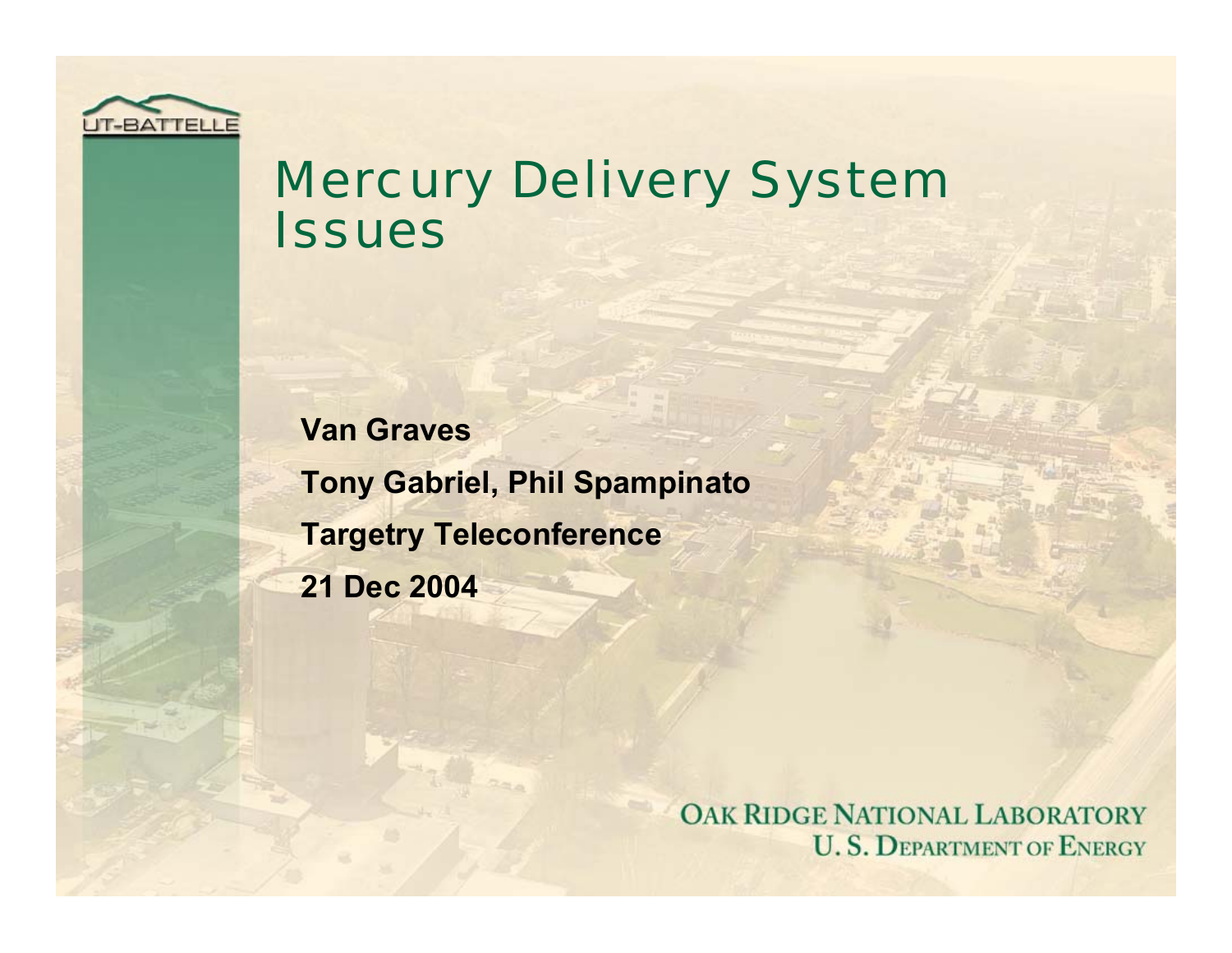### Pump Heat Issues

#### • **Per centrifugal pump vendor**

- **Pump efficiency 23%**
- **Heat energy into mercury is 40.5hp (30kw)**
	- **With Vol=12liter, ∆T=2.4°F/sec (1.3°C/sec)**

#### • **Possible solutions**

- **Increase Hg volume (∆T decreases linearly with Hg mass)**
- **Add heat exchanger for system testing**
	- **Perhaps not needed during CERN tests**
- **Investigate alternative Hg delivery systems**
	- **Experiment lends itself to non-continuous flow approach**

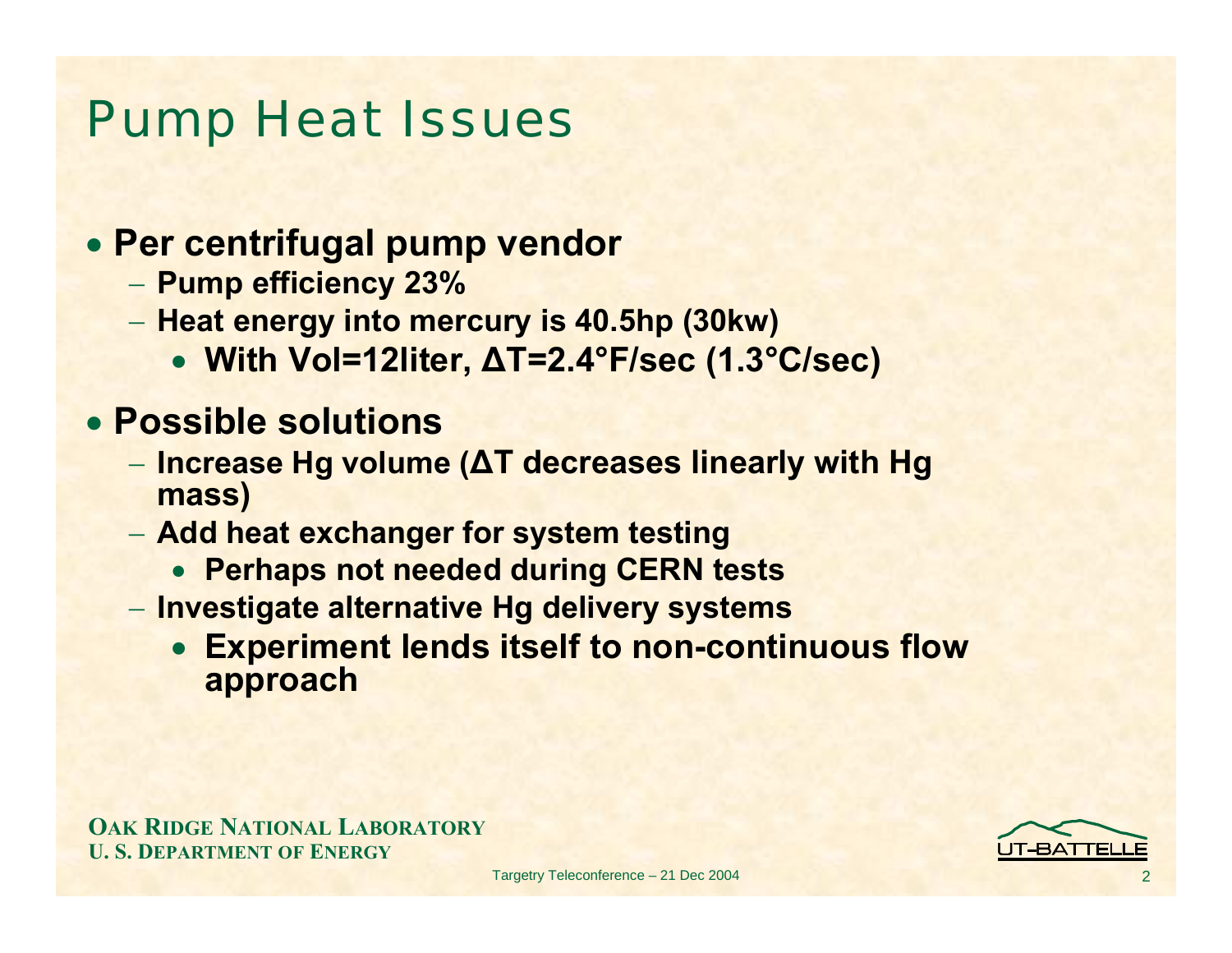# Mercury Syringe Concept



**OAK RIDGE NATIONAL LABORATORY U. S. DEPARTMENT OF ENERGY**

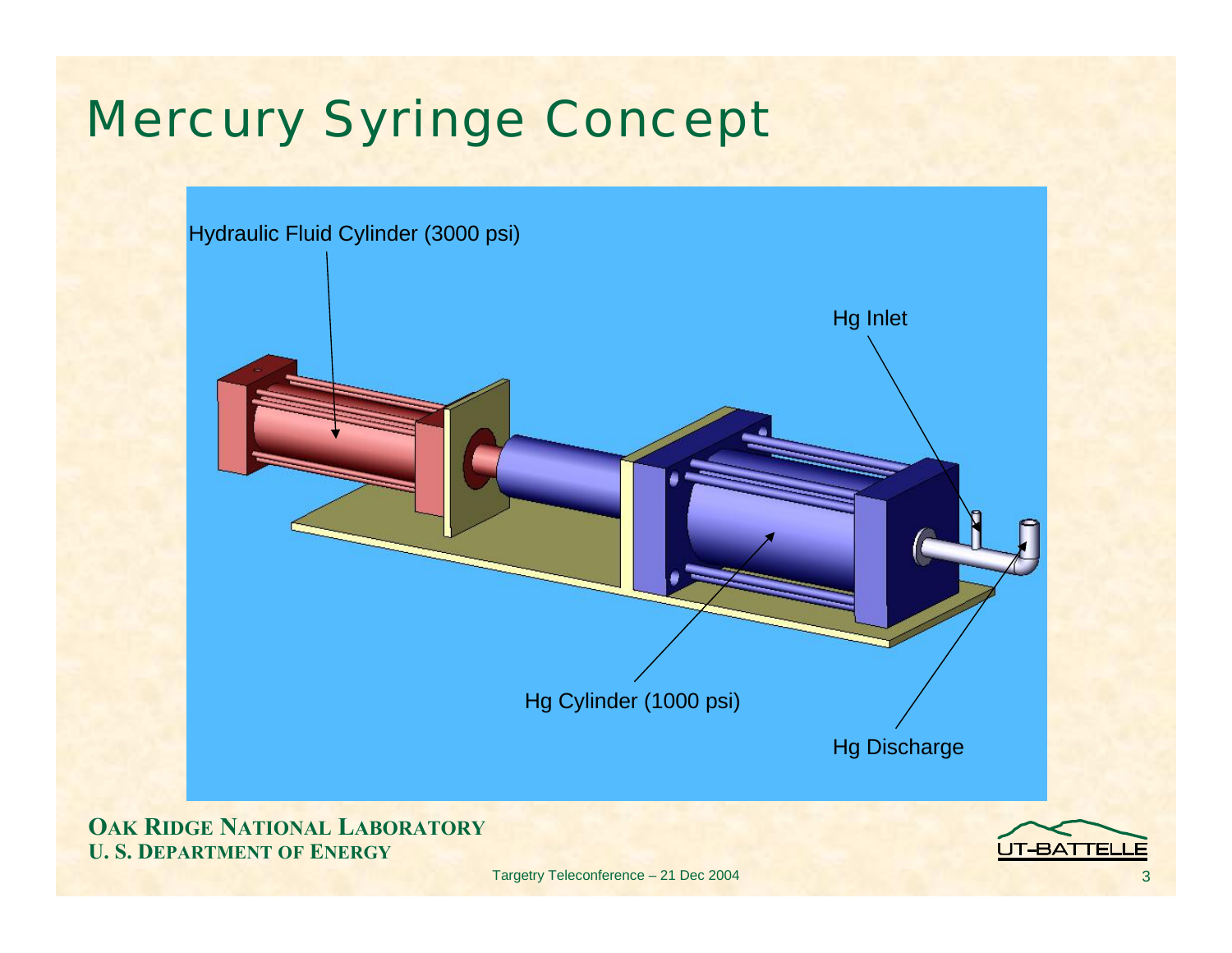# Syringe Layout



**OAK RIDGE NATIONAL LABORATORY U. S. DEPARTMENT OF ENERGY**

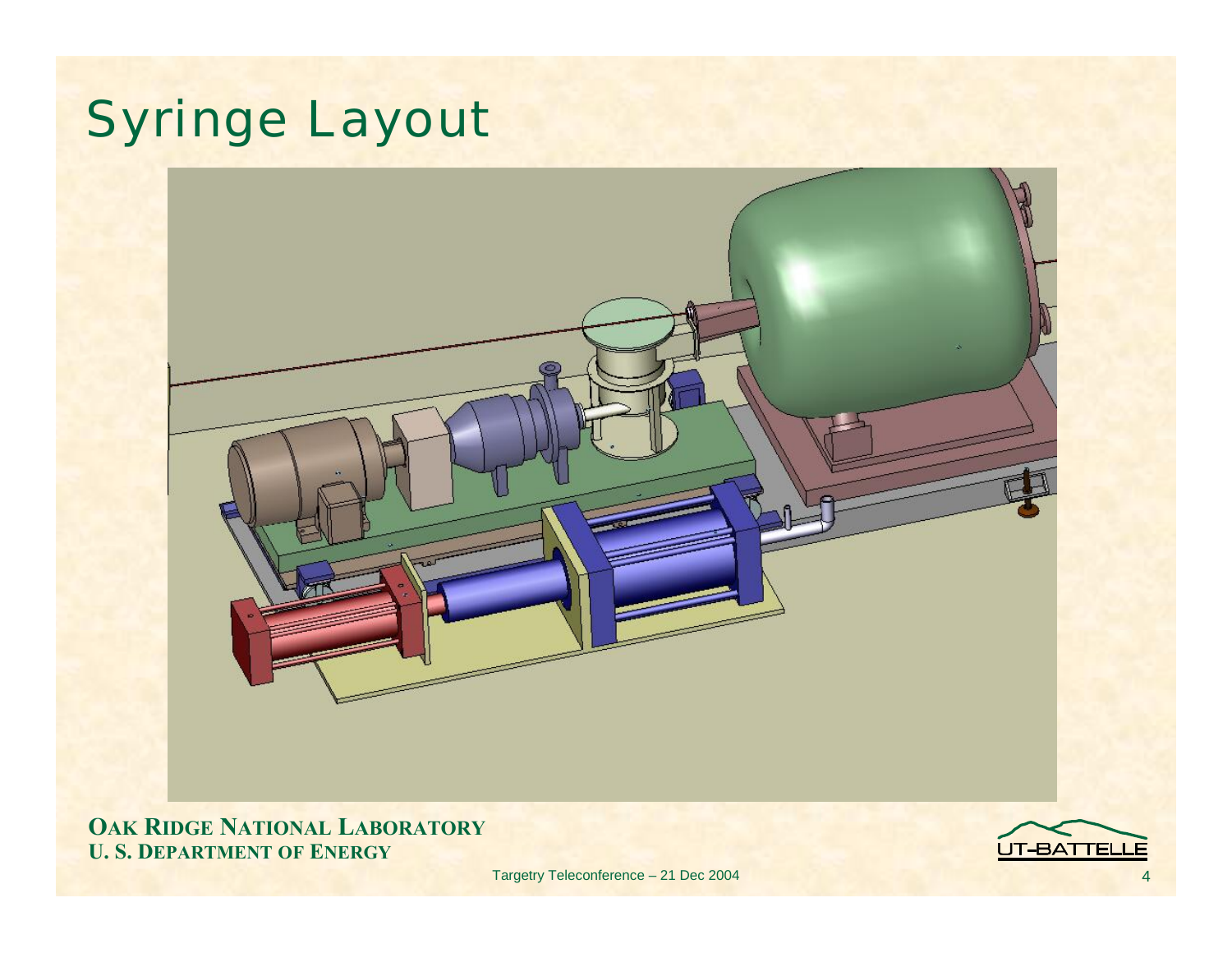## Syringe Performance Benefits

- **Piston-driven jet is unaffected by pressure drops in downstream piping**
	- **Nozzle/piping changes will not affect Hg delivery ability**
	- − **Jet characteristics should be identical in both high field & no field conditions**
- **Piston will be nearly 100% efficient No significant heat imparted to Hg by piston**

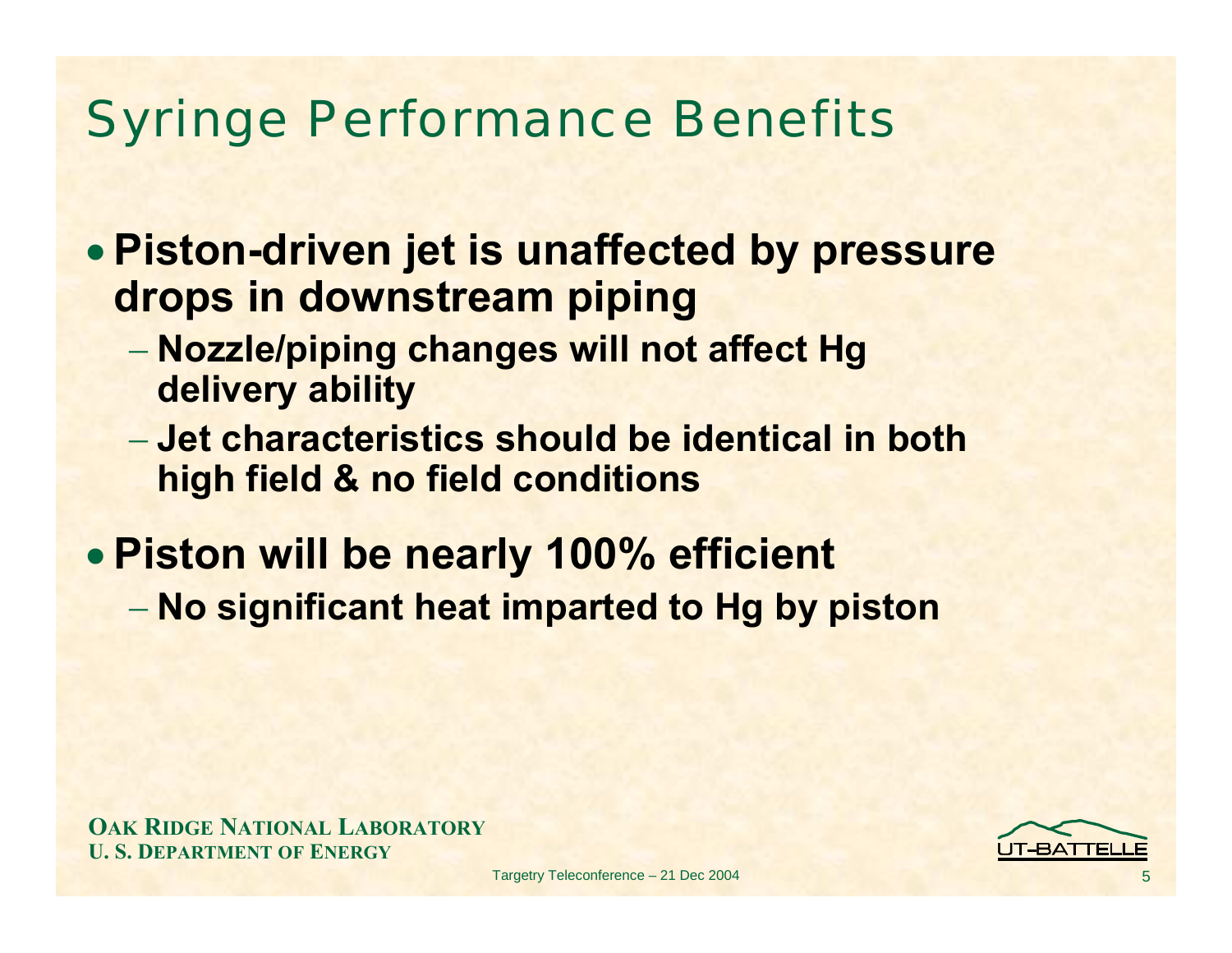## Other Benefits

- **No heat exchanger required**
- **Syringe design may be smaller than shown, depending on Hg volume required**
	- **25gpm -> 50 liter for 30sec, 25 liter for 15sec**
	- **Concept shown is for 30sec jet**
- **Lower power requirements**
	- **Initial vendor discussions estimate 20hp**
- **No added controls issue with this approach**
- **Initial estimate indicates syringe cost may be much less than pump system, esp. if nonstainless cylinders can be used**

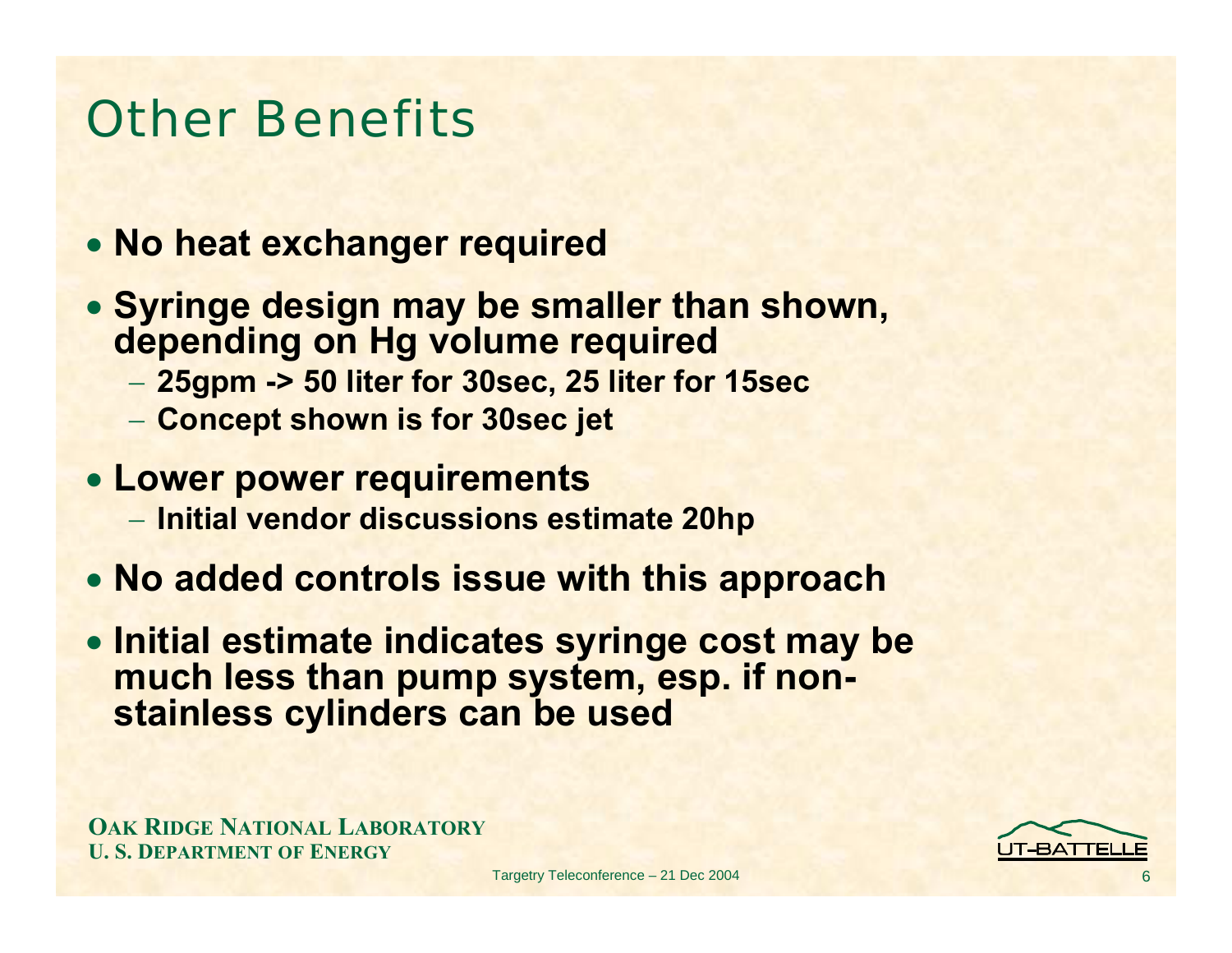## Hg Delivery System Comparison

| <b>Attribute</b>                                 | <b>Pump</b>    | <b>Syringe</b> | <b>Attribute</b>                     | <b>Pump</b> | <b>Syringe</b> |
|--------------------------------------------------|----------------|----------------|--------------------------------------|-------------|----------------|
| <b>Continuous Flow</b>                           |                |                | <b>Size</b>                          |             | $\sqrt{\star}$ |
| <b>Hg Inventory</b>                              | $\sqrt{\star}$ |                | <b>Power</b><br><b>Requirements</b>  |             |                |
| <b>Piping Loss</b><br><b>Effects</b>             |                | ٦              | <b>No Heat</b><br><b>Exchanger</b>   |             |                |
| <b>Jet Consistency</b><br><b>In/Out of Field</b> |                | $\gamma$       | <b>Controls</b><br><b>Complexity</b> |             |                |
| <b>Hg Temp Rise</b>                              |                | ٦              | Cost                                 |             |                |
| <b>Magnetic Field</b><br><b>Effects</b>          |                |                |                                      |             |                |

\* Depending on design

**OAK RIDGE NATIONAL LABORATORY U. S. DEPARTMENT OF ENERGY**

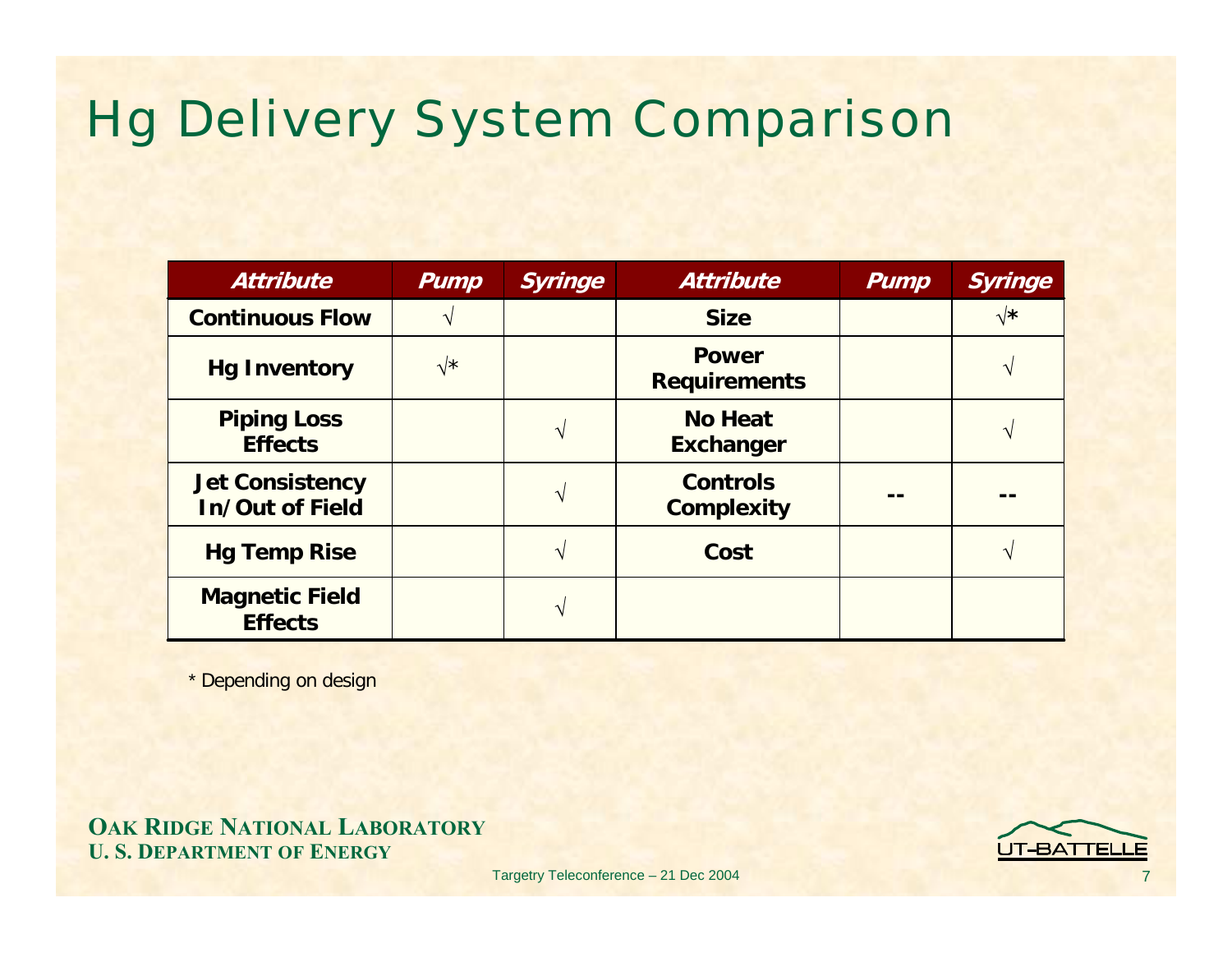## Basic Questions / Issues

• **Jet duration directly affects required Hg volume** 

- **Initial sizing based on 30 sec jet**
- **15T field duration is only 1 sec**

• **Hydraulics in tunnel**

**What fluids are acceptable (flammability)?**